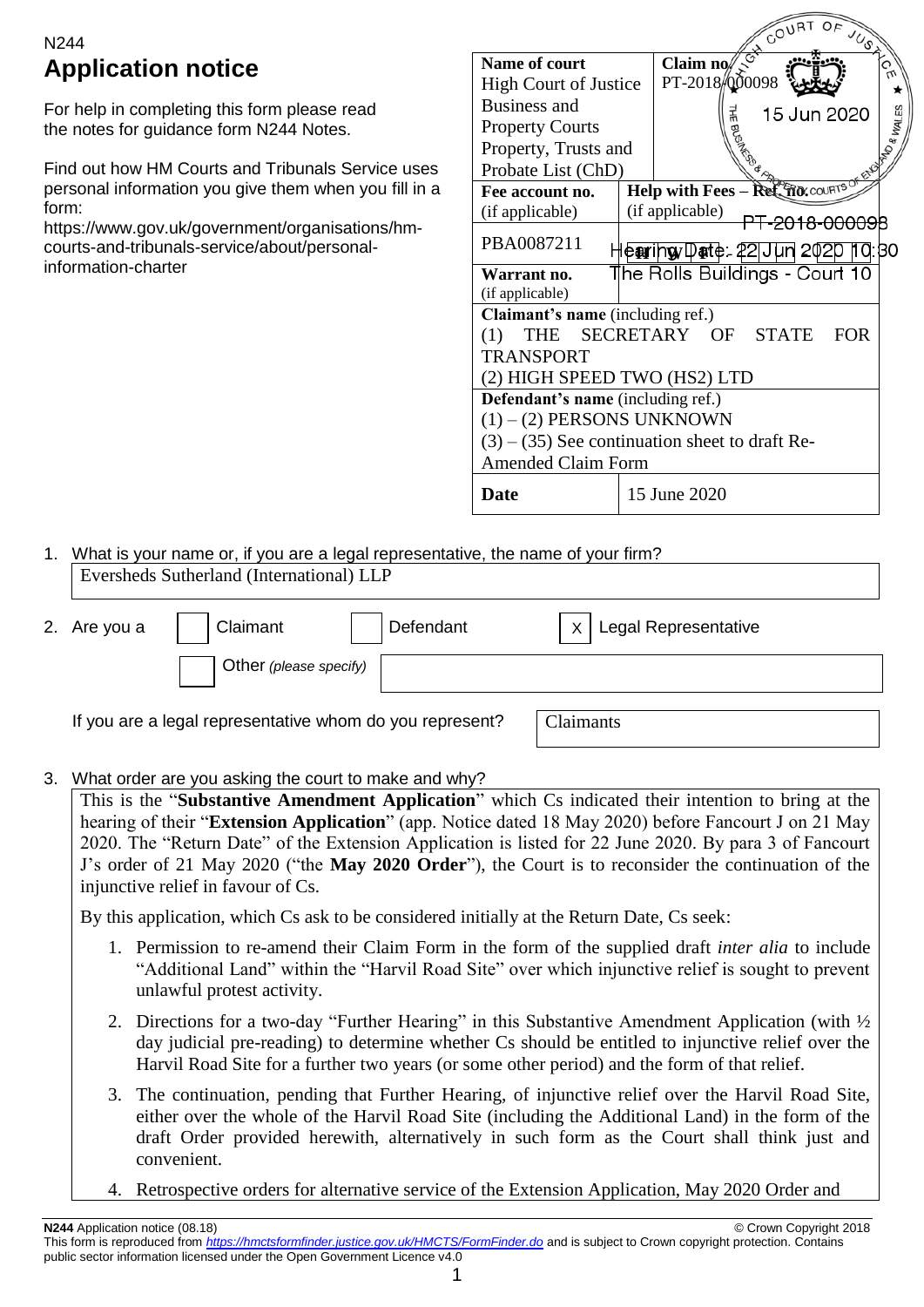this Substantive Amendment Application.

- 5. Orders for the alternative service of the Extension Application and May 2020 Order and Directions for service of this Substantive Amendment Application and any order(s) made.
- 6. Further case management directions as appropriate.

The terms of the order sought are as per the draft order filed herewith.

The reasons for seeking the order are set out in the second witness statements of Richard Jordan ("**Jordan 2**") and Rohan Perinpanayagam ("**Perin 2**") filed herewith. Evidence of service will be filed in addition in advance of the Return Date.

|    | 4. Have you attached a draft of the order you are applying for?   | X | Yes                       |   | No                                                                                      |
|----|-------------------------------------------------------------------|---|---------------------------|---|-----------------------------------------------------------------------------------------|
|    | 5. How do you want to have this application dealt with?           | X | at a hearing              |   | without a hearing                                                                       |
|    |                                                                   |   | at a telephone hearing    |   |                                                                                         |
|    | $\overline{2}$<br>6. How long do you think the hearing will last? |   | <b>Hours</b>              |   | <b>Minutes</b>                                                                          |
|    | Is this time estimate agreed by all parties?                      |   | Yes                       | X | <b>No</b>                                                                               |
| 7. | Give details of any fixed trial date or period                    |   | June 2020                 |   | To be listed for first hearing at the Return<br>Date of the Extension Application on 22 |
|    |                                                                   |   |                           |   |                                                                                         |
|    | 8. What level of Judge does your hearing need?                    |   | High Court Judge          |   |                                                                                         |
| 9. | Who should be served with this application?                       |   | <b>Claimants to Serve</b> |   |                                                                                         |
|    |                                                                   |   |                           |   |                                                                                         |
|    | an Planse give the service address (other than details)           |   |                           |   |                                                                                         |

9a. Please give the service address, (other than details of the claimant or defendant) of any party named in question 9.

10. What information will you be relying on, in support of your application?

| $\vert x \vert$ the attached witness statement        |
|-------------------------------------------------------|
| $\vert x \vert$ the statement of case                 |
| $\vert x \vert$ the evidence set out in the box below |

The detailed evidence in support of this Substantive Amendment Application is set out in the supporting witness statements. In summary, and by way of overview:

- 1. These proceedings were commenced on 5 February 2018 in order for the Claimants to seek interim injunctive relief to prevent trespass to and unlawful obstruction of access to the Claimants' HS2 construction site at Harvil Road in West London. Mr Justice Barling granted an injunction against such conduct on 17 February 2018, which was to expire on 1 June 2019 (with liberty to apply).
- 2. Before its expiry, and in light of the continued threat of such unlawful protest activity, the Claimants applied successfully for its extension (both in time, and over the whole site as was being used by the Claimants at the time). That extension was granted by David Holland QC (sitting as a judge of the High Court) on 16 May 2019 ("the **2019 Injunction**"). That injunction was to expire on 1 June 2020, again with liberty to apply.
- 3. The Claimants continued to face a risk of unlawful protest activity, but were unable before 1 June 2020 to issue a substantive application for a further substantial extension of the 2019 Injunction to cover all of the land that is now within the Harvil Road Site. They, consequently, brought the short term Extension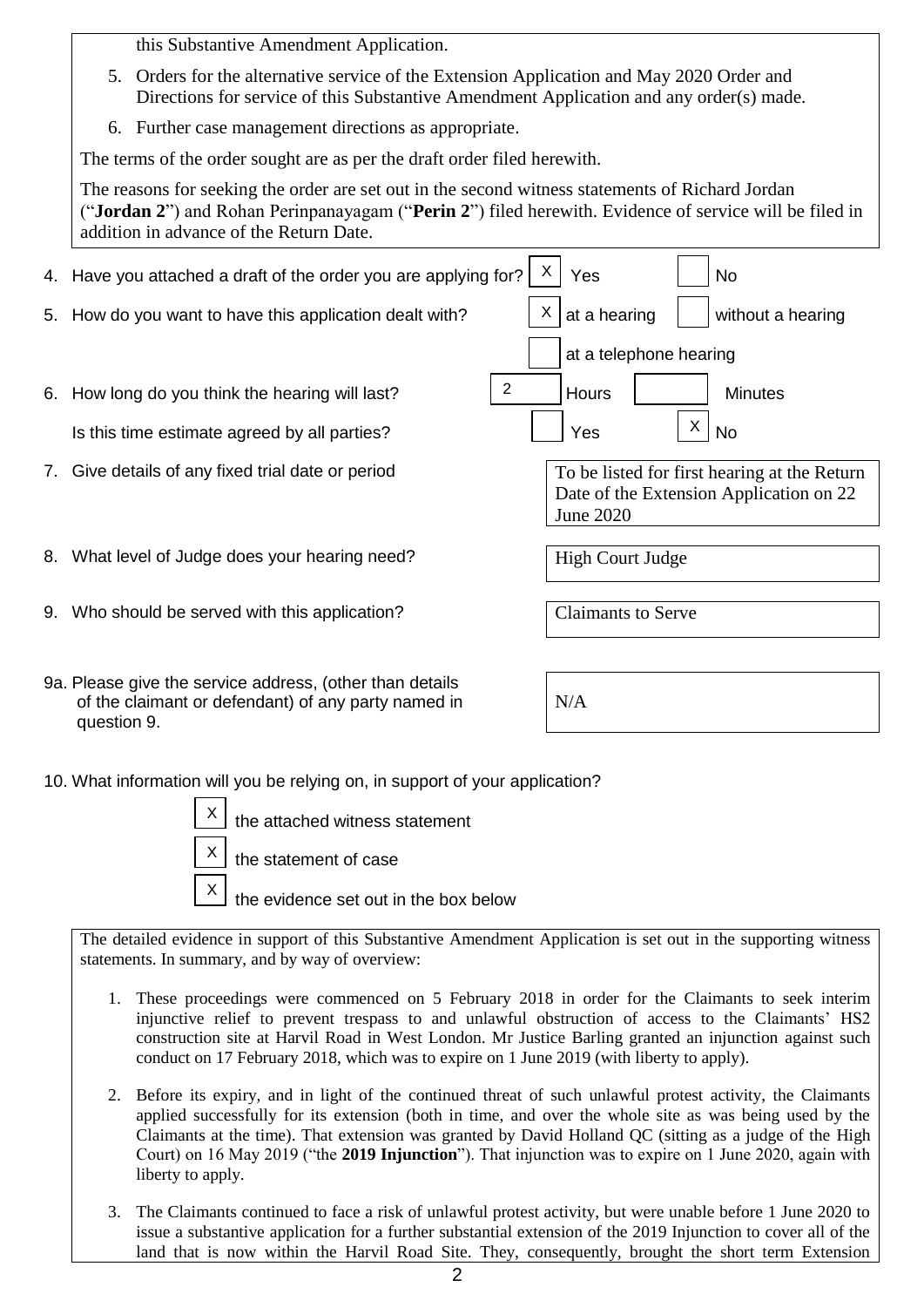Application in order simply to continue the 2019 Injunction until the more substantive application could be brought.

- 4. That application was determined by Mr Justice Fancourt on 21 May 2020, who ordered (by the May 2020 Order) the temporary continuation of the 2019 Injunction until a Return Date, which has now been listed for 22 June 2020. The May 2020 order records that the question of the further continuation of relief will be considered at the Return Date.
- 5. The Claimants are now in a position to bring this Substantive Amendment Application. They ultimately, by this application, seek the continuation of injunctive relief preventing trespass to and obstruction of access to the land which now comprises the site for a further period of two years. Such an injunction is justified by the long-running and determined campaign of unlawful 'direct action' protest at the site, which the Claimants estimate has led to costs (from delay and security measures) of nearly £16m.
- 6. The full hearing of that application for an extension will, the Claimants estimate, take approx. 2 days (if half a day's pre-reading is allowed). The time estimate is likely to be easier to assess at the Return Date, when the Defendants' position may become clearer.
- 7. Pending that further longer hearing, and at the hearing of the Return Date of the Extension Application, the Claimants seek the continuation of injunctive relief over the site. They ask that the continued injunctive relief, however, be varied from that granted on the Extension Application to cover the *whole* of the current Harvil Road Site, rather than just that part which was covered by the 2019 Injunction. The injunction sought also makes provision for the prohibition of interference with the fenced around the site, as there is evidence in the attached witness statement of regular damage to these security fences in connection with this protest activity.
- 8. If and to the extent that the application for this extended relief is on short notice or even *ex parte* to the Defendants at the Return Date of the Extension Application, the further hearing of the Substantive Application which the Claimants ask to be listed could operate in effect as a further return date.
- 9. Following Court of Appeal guidance in the *Canada Goose* case ([2020] EWCA Civ 303) as to the importance of including named defendants to 'person unknown' injunctions where they can be identified, 28 named defendants were added to these proceedings at the 21 May 2020 hearing of the Extension Application. The Claimants therefore will therefore seek appropriate case management directions to deal with a claim with this number of defendants, particularly relating to service of documents in these proceedings.
- 10. There are practical challenges associated with this, as the Claimants do not know all of their addresses, and many of the Defendants appear to be of no fixed address, and appear to move between protest camps directed against HS2 and other causes.
- 11. The Claimants intend to file an up-to-date witness statement ahead of the Return Date explaining the steps that they have managed to take by way of service of the Extension Application, the May 2020 Order and this Substantive Application and ask (to the extent that personal service or service by post has not provided possible) that retrospective orders be made for alternative service to the extent appropriate.

## **Statement of Truth**

(I believe) (The applicant believes) that the facts stated in this section (and any continuation sheets) are true. I understand that proceedings for contempt of court may be brought against anyone who makes, or causes to be made, a false statement in a document verified by a statement of truth without an honest belief in its truth.

\_\_\_\_\_\_\_\_\_\_\_\_\_\_\_\_\_\_\_\_\_\_\_\_\_\_\_\_\_\_\_\_\_\_\_\_\_\_\_\_\_\_\_\_\_\_\_\_\_\_\_\_

Signed **K** A Dated 15 June 2020

Applicants' legal representative

Full name Kathryn Mair Cook

Name of applicant's legal representative's firm Eversheds Sutherland (International) LLP